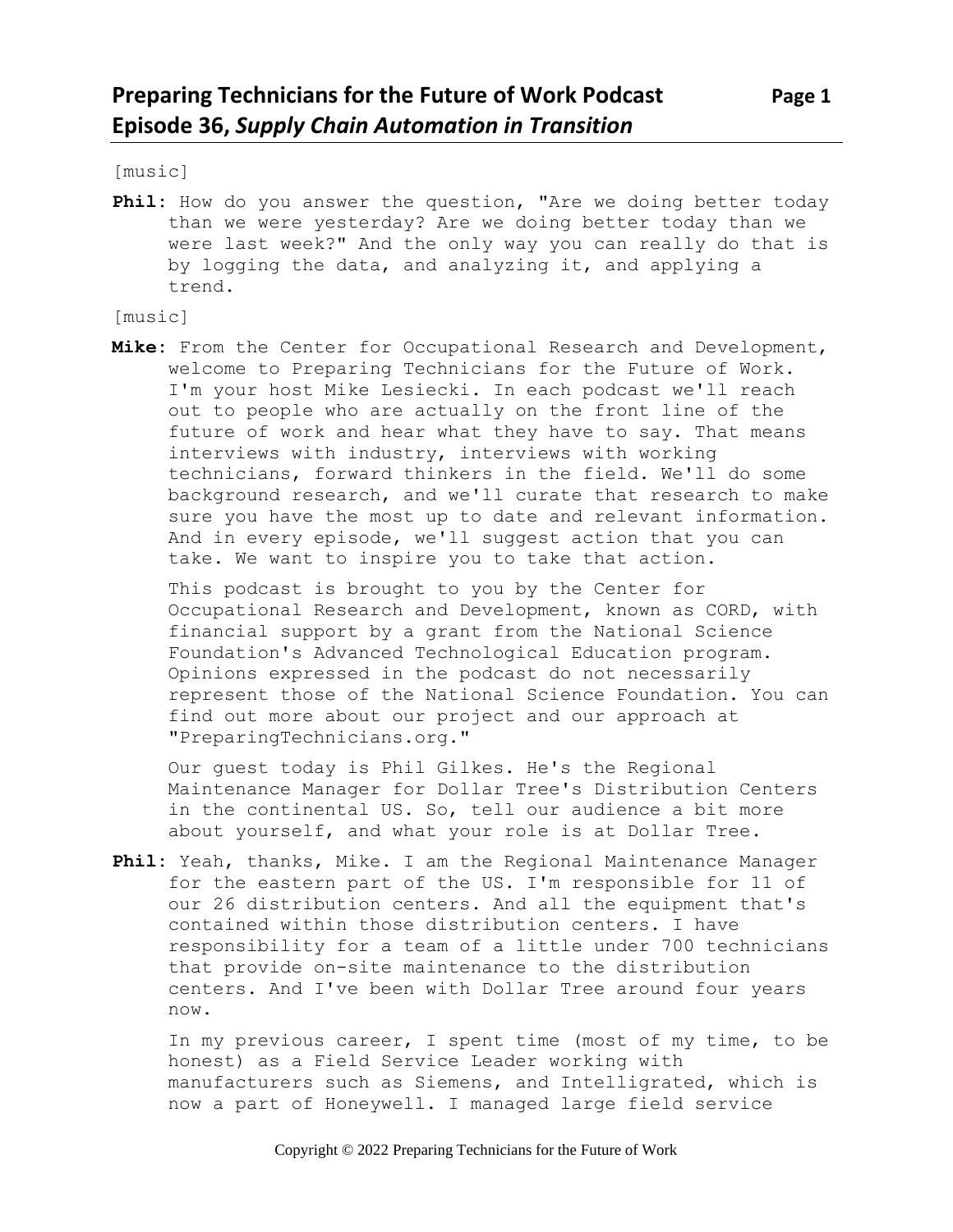#### **Preparing Technicians for the Future of Work Podcast Page 2 Episode 36,** *Supply Chain Automation in Transition*

organizations supporting conveyor systems, sortation systems, and supply chain automation equipment around the country. I have a background in electrical engineering. And also I work very closely with the National Center for Supply Chain Automation, trying to find innovative ways of educating and developing technicians in our industry.

- **Mike:** That's perfect, Phil. It's great to be talking to you about these things. How many stores does Dollar Tree have around the country?
- **Phil:** We have just under 16,000 stores across the 48 states and five Canadian provinces.
- **Mike:** You know, I'm talking to you now a little bit before Christmas of 2021. And it must have been a busy fall season for you in the supply chain world.
- **Phil:** Yeah, it's been an interesting time, for sure. We're in a very interesting period, and we're having to adapt accordingly. Supply chains are stressed at the moment. And you know we're having to react to that as quickly as we can.
- **Mike:** Now Phil, let me turn to this question for you. I'm sure you have a lot of experience in dealing with the workforce. As you think about that workforce, let's suppose, people that come into your organization or organization like yours. Do you see gaps in their skill sets? Do you say, "Boy, I wish they would have had more of this, or more of that?" What gaps do you see? And how do you know?
- **Phil:** Well, good question, Mike. I think the first answer I have is, "How do I know that the gaps exist?" The reason I know is because, as a Regional Maintenance Manager, I'm part of the support structure for the technicians. And I'm also part of the escalation structure. And oftentimes I'm brought in or consulted on certain challenges that the technicians are facing.

And then, when I kind of lump those together, "What are the common aspects of that?" I often look at the Control Systems training, Programmable Logic Controller training, and associated components: sensors, encoders, and things of that type. Generally, mechanically, technicians are usually very adept as soon as they come into the organization. But they definitely lack the knowledge of Control Systems and PLCs.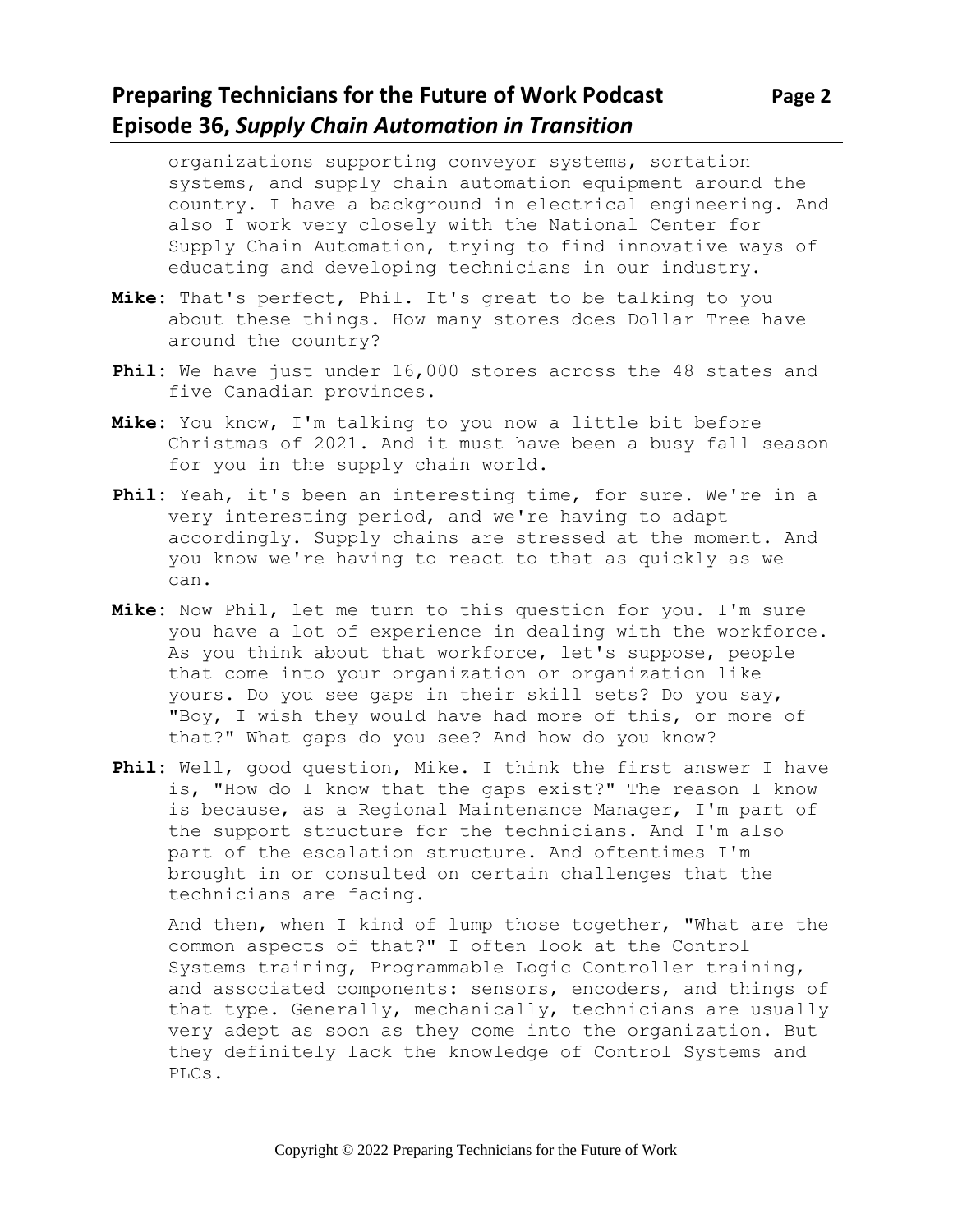## **Preparing Technicians for the Future of Work Podcast** Page 3 **Episode 36,** *Supply Chain Automation in Transition*

- **Mike:** Okay, Good. Now automation must be a strong "coming on" (if not already existent) issue. Does "increasing automation" increase the stress on the existing technicians? Do they feel compelled that they have to get up to speed on this right away? Sometimes people think of automation as making a technician's life easier. But does it make it harder in that way? What's your thought on that, Phil?
- **Phil:** Well, I think it certainly makes their life different. I don't know that it makes it any easier. I do believe it adds a level of stress. Distribution centers, like many other facilities (whether they be factories or power stations, things like that), the equipment is critical to the operation in different ways across different industries. And, if that equipment fails or breaks down, there's a lot of pressure to return it to service very, very quickly. And with the added complexity that automation brings, I do believe that that adds some stress to the daily workload of the technicians. And more so because they may not have such an in-depth understanding of all the components of that automation. So, if it's a simple task that they understand, they can get through that very quickly and efficiently with the minimum amount of stress. But with the added complexity that PLCs and variable frequency drives bring to the table, that really does put pressure on them to perform. And I think most technicians are proud of what they do. And they like being able to fix things, and fix things quickly! And when they can't do that, I think it adds additional stress to their daily life.
- **Mike:** It makes sense, Phil. I guess automation isn't a "be all and end all, and it's gonna cure everything." Rather, it's just a different way of doing things.

Let me ask you a follow-up question on that, Phil. We talked about the different skill sets that these technicians need. What about things like IT? Or cybersecurity? Or data science? You mentioned, you know, PLCs, and sensors and control systems. But what about those (I guess some people refer to them as) "cross-disciplinary skills?" How much does a supply chain technician need to know about cybersecurity, for example?

Phil: So, they're all very important, Mike. I think the good news is that technicians coming into the industry now are not necessarily intimidated by the technology. This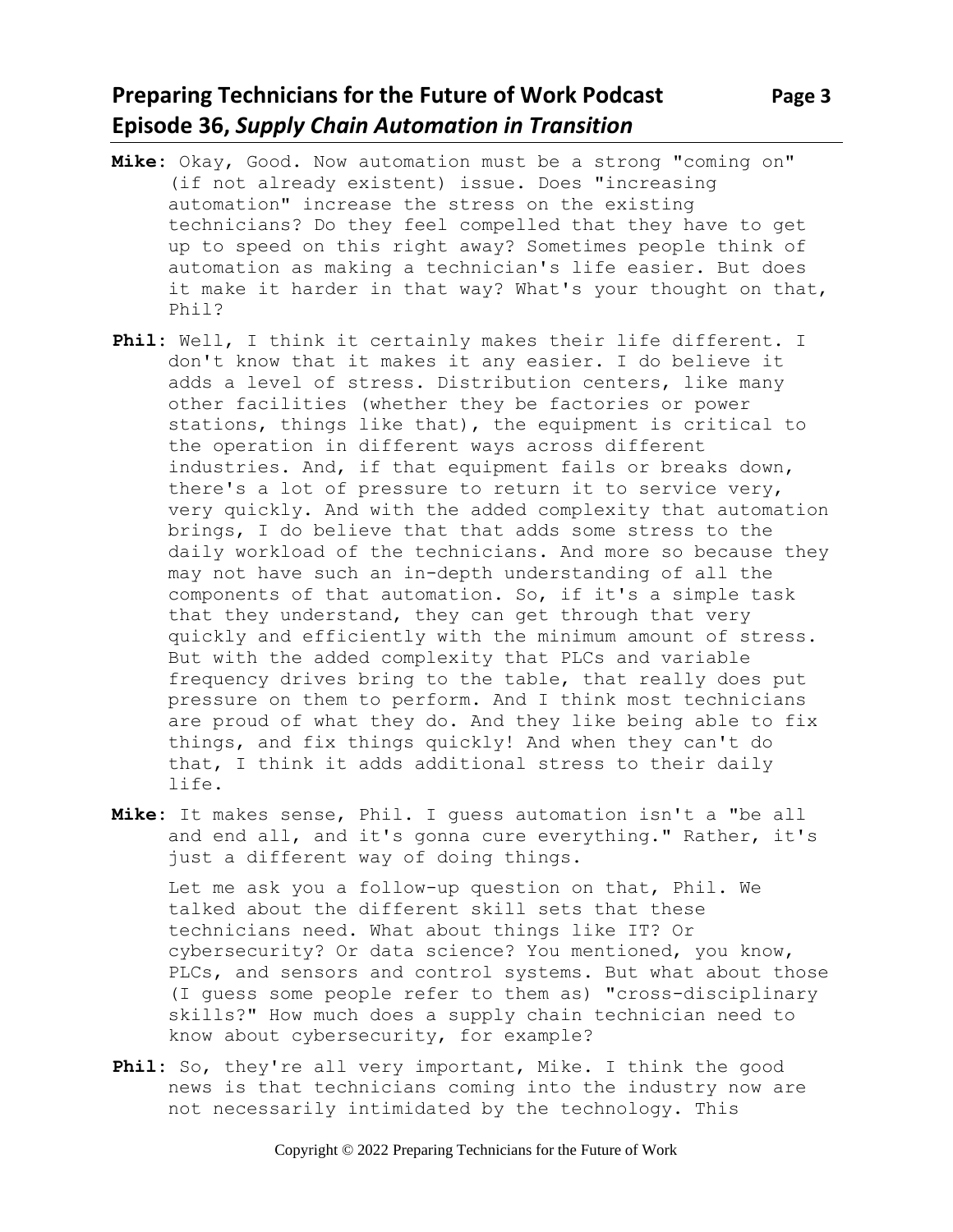# **Preparing Technicians for the Future of Work Podcast Page 4 Episode 36,** *Supply Chain Automation in Transition*

generation has been brought up with smartphones, and smart glasses, and advanced computing. So, they're not intimidated by the technology per se.

But what they lack is a general understanding of all the data that is being created in these automation systems. And how it can be used to help make the operation more efficient. More effective. Things like data analysis are very important. Understanding how to collate the data, analyze it, and develop some kind of trend that gives them some indication of how things are going. Are things getting better? Are they deteriorating? And if they're deteriorating, how quickly are they deteriorating? And that's where the data science piece comes into this. So, I think those skills are very important.

- **Mike:** So, are they expected to recognize those trends in the data themselves? Or are there algorithms that flag those trends? How much does a technician have to know?
- Phil: It's a little bit of both, Mike. On the more advanced systems that we have in place, there are algorithms that can detect those trends. But not all our facilities have brand new equipment, and that's where the technician has to be able to try and understand how the equipment's performing. So, they are expected to do some kind of trend analysis themselves. And it doesn't have to be super complicated. But how do you answer the question, "Are we doing better today than we were yesterday? Are we doing better today than we were last week?" And the only way you can really do that is by logging the data, and analyzing it, and applying a trend.
- **Mike:** Speaking of measurements and metrics, Phil, a question a little bit off our direct topic today. But, does an organization like yours use something like Overall Equipment Effectiveness? Do you use some metric that everyone tracks?
- **Phil:** So, personally, I'm a big fan of Overall Equipment Effectiveness. And the reason is, most technicians feel like, "If the equipment's running, then my job is done." And there's more to it than that! So, "Is it running?" Yes. "Is it running the way it should? The way it was designed? And finally, is it producing a quality output?" And those three components are what really drives that Overall Equipment Effectiveness. And I think that's an area where there are gaps. I don't think many Tech's fully understand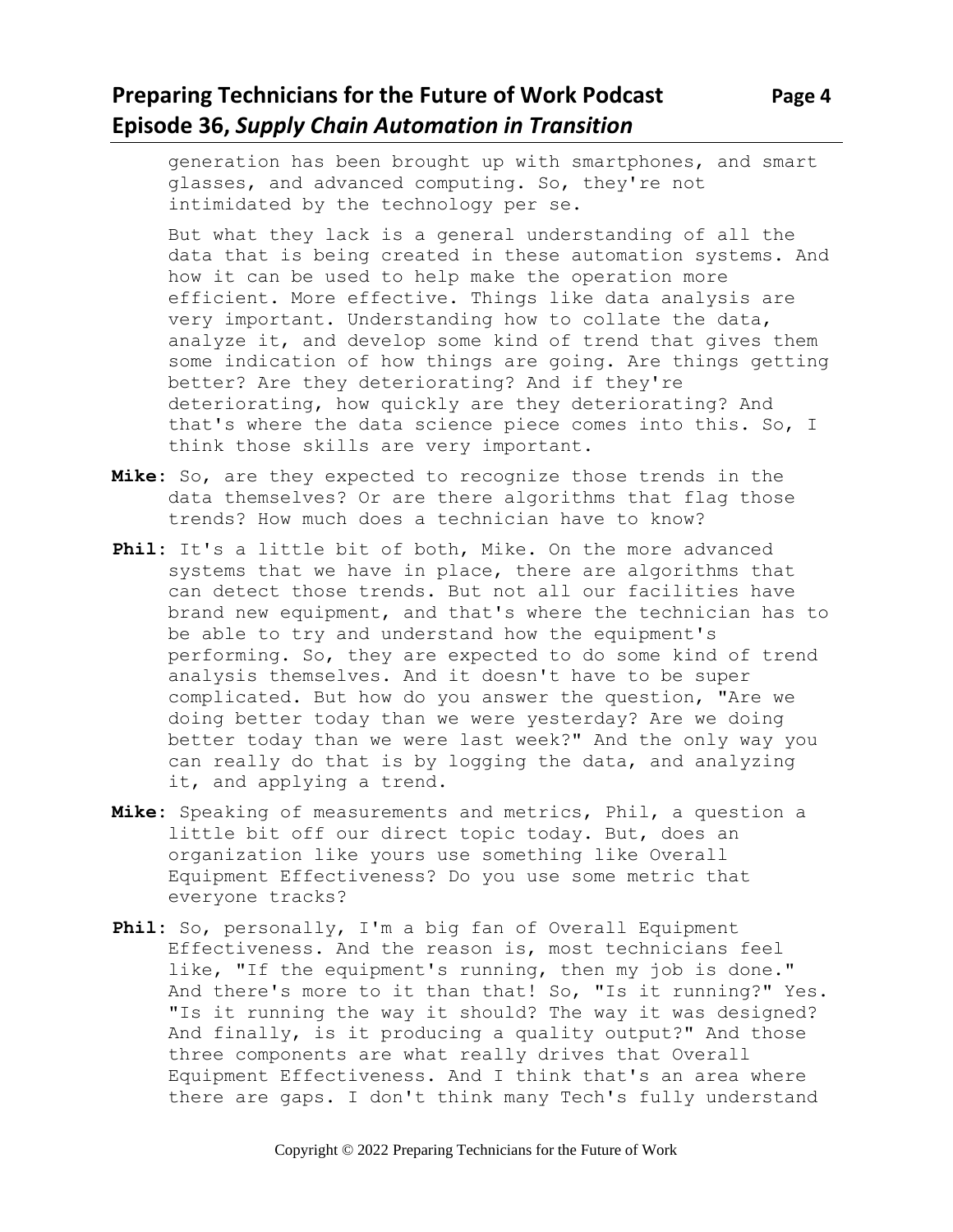# **Preparing Technicians for the Future of Work Podcast** Page 5 **Episode 36,** *Supply Chain Automation in Transition*

that. They feel, "If it is running, it's good, and their job is done." I think that's a "miss" across the industry, to be frank.

- **Mike:** You know, Phil, it's an interesting story here. I was at a industry advisory board meeting at one college. And this topic of OEE (Overall Equipment Effectiveness) came up. And the industry guys and women on the board, were saying, "Oh, yeah. We use this all the time." And educator people were saying, "Well, what is this again?" So, I think you're right! There really is that gap there! And maybe that's something our project could help address going forward.
- **Phil:** Yes, I believe so. I think it's very important. I think they'll be surprised, to be honest, if they perform that type of analysis to see exactly how effective or (more to the point) ineffective the equipment really is!
- **Mike:** Sure. Phil, let's talk about Maintenance Strategies for a second. While characteristically, there has been schedulebased maintenance. But, of course, things have changed. What's your sense of the trends in Maintenance Strategy? Is it all going to Predictive Maintenance? How should technical colleges approach maintenance in their education programs? What's your thinking about that?
- **Phil:** Good question, Mike. And I think, yes, it is going towards "Predictive." But the pace, I believe, is extremely slow. And there are a couple of reasons for that.

Implementing a Predictive strategy in a "green field" (a brand new facility with the latest technology) is relatively straightforward. It does require some additional artificial intelligence or some algorithms running in the background. But it's certainly easier to implement in a brand new facility.

The converse of that, though, is trying to transition from a Schedule-based Maintenance to Predictive in an older facility (or an existing facility) is a lot more challenging, and can be a lot more expensive. And that's really why the pace of this transition to Predictive, I think, is so slow. But it is the way to go, though.

**Mike:** Good thought on that. Speaking now of Maintenance in a general sense... It's clear to me, I think, that you would really value troubleshooting skills in your technicians. Do you do formal training when they come into your organization? Do you expect them to do troubleshooting? Do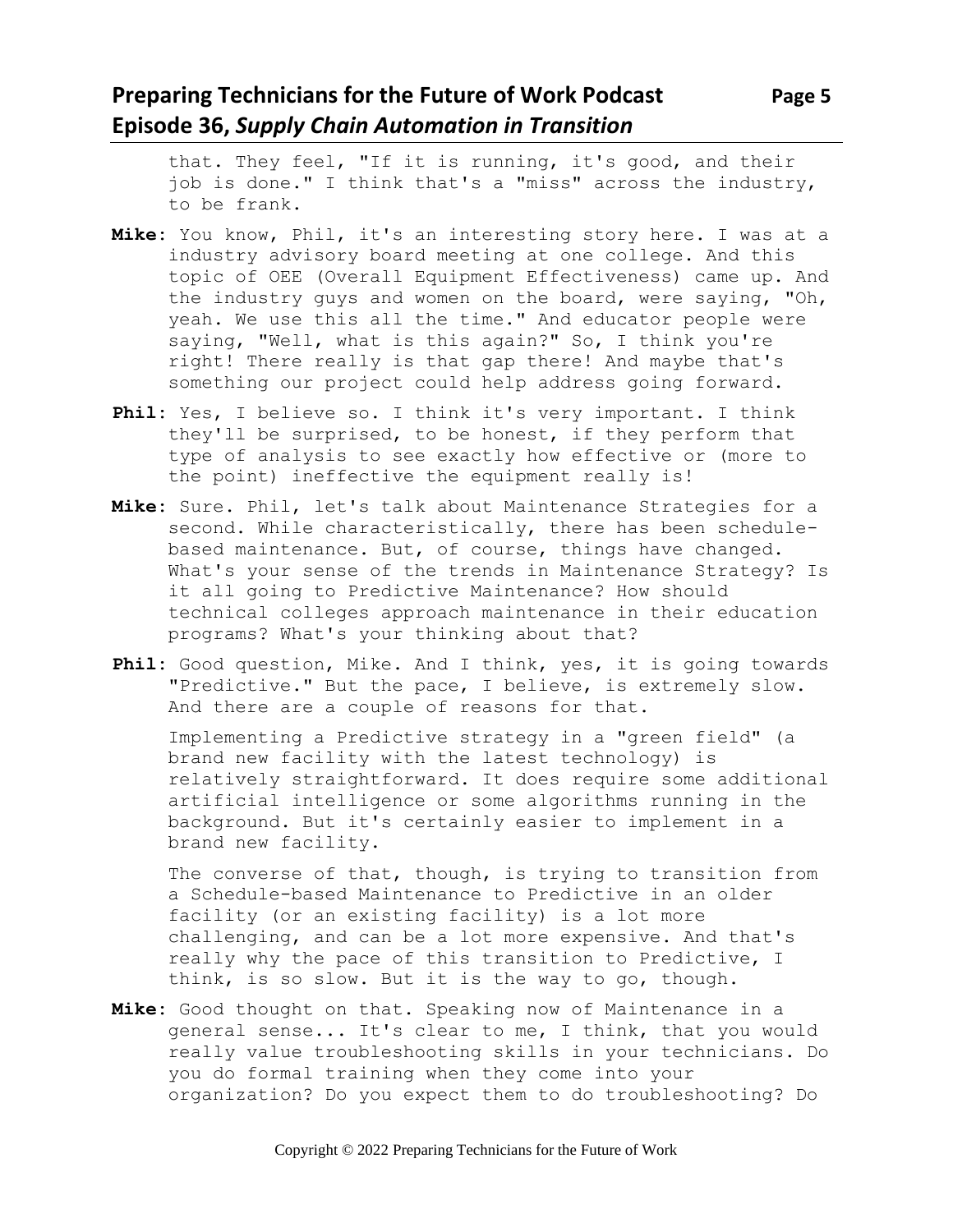# **Preparing Technicians for the Future of Work Podcast Page 6 Episode 36,** *Supply Chain Automation in Transition*

you have a troubleshooting process that all of your techs follow? What's your approach to troubleshooting?

**Phil:** Yes, first of all, it is extremely important. And yes, we do provide training internally. Some of it is computerbased. Some of it is hands-on. But I think there are some core concepts of troubleshooting (of fault finding) that can be taught prior to coming into the workforce.

And just some general logical thinking about "How something should work. What makes it work? How do I test to determine which part of this is not functioning properly? And then how do I interpret those results and turn them into corrective actions?" That in itself is a process. And that CAN be taught at the community college level.

Then, when they come into the facility or into the industry itself, that's where I feel that more specific technical training can take place to develop their skills. But I think they have to have that kind of logical thinking "right from the get-go."

- **Mike:** That makes sense, Phil. Of course, on top of that, there's this sort of (Ha, I don't even know how to describe it, but...) "Let's get this conveyor back online in the next 60 seconds!" Right? Because there's a lot of stuff going on here. There's that additional pressure, right?
- **Phil:** Yes. And that's something that I try and encourage all my technicians: Don't panic. Think it through. Have the fortitude to be able to take a step back, think it through, and fix it properly, the first time 'round, rather than a temporary fix that something's going to happen again. Or when? You don't know "Where?" And it's always the most disruptive time!
- **Mike:** Good point, Phil. Let me change gears a little bit and ask you, "Your thinking about certifications. There's a lot happening out there in the certification world, both on the industry side, the education side. But does industry really value them?" That's the question. Are we going to see a job posting someday, where it says, for example: "Certified Industry 4.0 Associate preferred," or words to that effect, Phil?
- **Phil:** I think we are getting there, Mike. But right now, there are a ton of certifications out there. As part of my role, I do recruit a lot of new technicians and facility managers. I don't see many resumes where candidates say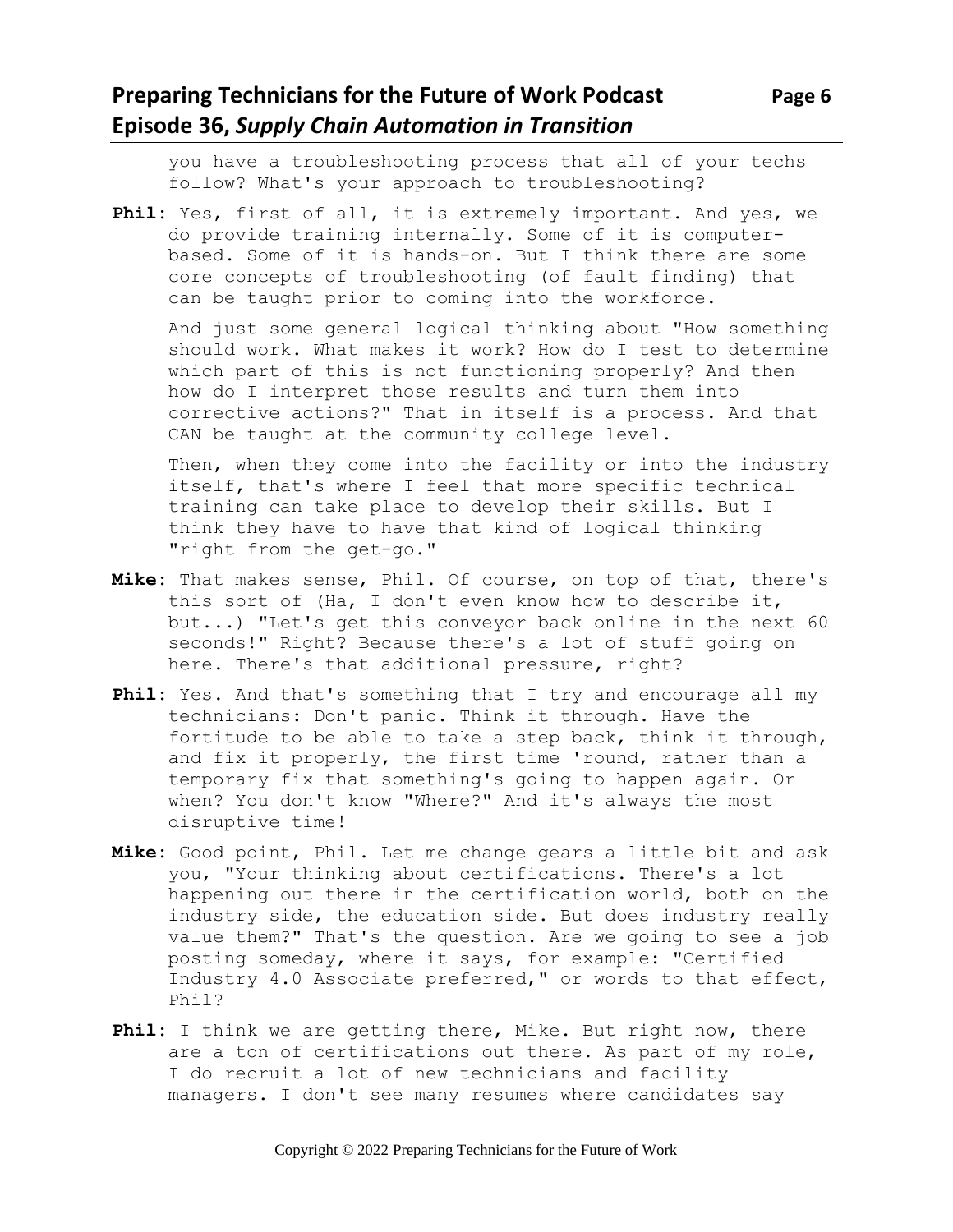## **Preparing Technicians for the Future of Work Podcast Page 7 Episode 36,** *Supply Chain Automation in Transition*

they have a particular certification. What I would say, though, is, "If I DID see a industry specific certification on a resume, that would get my attention! So, I don't think it's fully adopted yet by the industry because there is a proliferation of these certifications.

But again, with the National Center for Supply Chain Automation, they have a certification that's nationally recognized. It's portable. It gives the recipient of that certification, as some people put it, "currency" out there in the industry. But that one has been developed with industry leadership. And that one would get my attention if I saw that one on a resume.

But to your earlier point, I don't think it's widely recognized yet. But I think it will play a much more significant role in the future.

**Mike:** I appreciate the nod there to the National Supply Chain Center, Phil. I'm going to put a link to that Center and that certification in the Show Notes. So, thanks!

Follow up question. How do Dollar Tree technicians upskill? Do you use vendor training? Do you have internal training? How does it work?

**Phil:** So, I'm a big fan of giving technicians a career path. And so, we do internal training. And we also use trainers from the OEM manufacturers of the equipment. It's predominantly internal computer-based training. It does involve a series of lessons, followed by tests, and pre-tests, and posttests, so that we can gauge "How were they before?" and "How did they perform afterwards?" And it's geared towards allowing them, not only to do their job, but to be able to progress to the next level. So, if they want to be considered for the next level technician status, then, if they can demonstrate that they've gone through the training, and they've reached the required standard, that should put them in a good position to progress.

And you have to understand as well that most employers in our industry, we don't let our technicians practice on the real thing. The equipment is too critical to our business to allow anyone to practice their skills on the production equipment. So, that's where a simulation (virtual reality, things like that) come into play. And they're useful tools. They can simulate very close to the real environment. And it's a low-risk and a low-stress way of developing the skills of these technicians.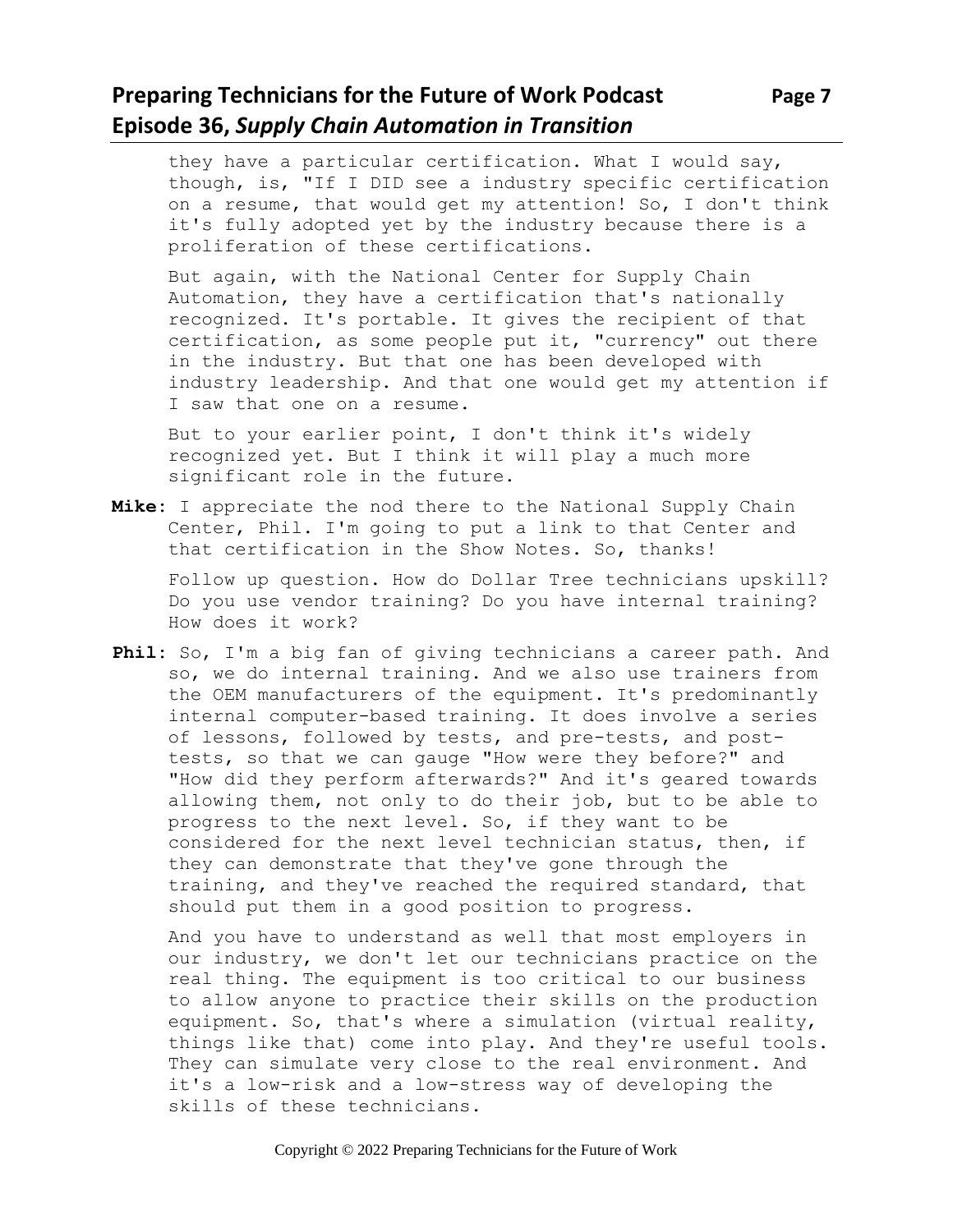# **Preparing Technicians for the Future of Work Podcast** Page 8 **Episode 36,** *Supply Chain Automation in Transition*

- **Mike:** That makes a lot of sense, Phil. As we wrap up today, let me ask you the following. If you had a crystal ball in front of you, right? What do you see evolving or changing in the next few years as new technologies come on? I mean, do you have great advice for educators out there that's going to help them prepare the students that emerge into the workforce of companies like Dollar Tree? Great advice? What do you see coming?
- **Phil:** So, I see a trend, obviously, towards more automation, robotics, autonomous vehicles, drones even. And the tools available to technicians will change. I think they'll be moving away from the typical screwdriver-and-wrench type approach. It would be more to smart devices, virtual reality type displays, things such as that.

I think the good news there, though, is the new technology and the new tools—I think they're attractive to this generation of technicians. They've all been brought up in an era where computing and artificial intelligence has been developing very, very rapidly. As educators, we can keep an eye on those trends towards more automation and smart devices. And I think we'll win that battle.

**Mike:** We appreciate your insight there, Phil. You know, today, you just gave us a great perspective. It's very clear that you understand this technician workforce in this supply chain maintenance area very deeply. Your comments about the type of things they need to know. Everything in that range from control systems, PLCs, and sensors, to the more elaborate automation systems that are coming on. Very important.

And also, I thought, your comment that it's important to have a general understanding of how things work. And the understanding that they're trying to make it more efficient. More effective. And to using metrics like overall equipment effectiveness. Those are great messages for education and training programs out there, because we can shape those programs to try to meet industry needs.

And I think it's through working with people like you that we really can help move this workforce forward. So thank you, Phil. I really appreciate the comments today.

- Phil: You're very welcome, Mike. Happy to contribute.
- **Mike:** Alright, goodbye then.
- **Phil:** Thank you.